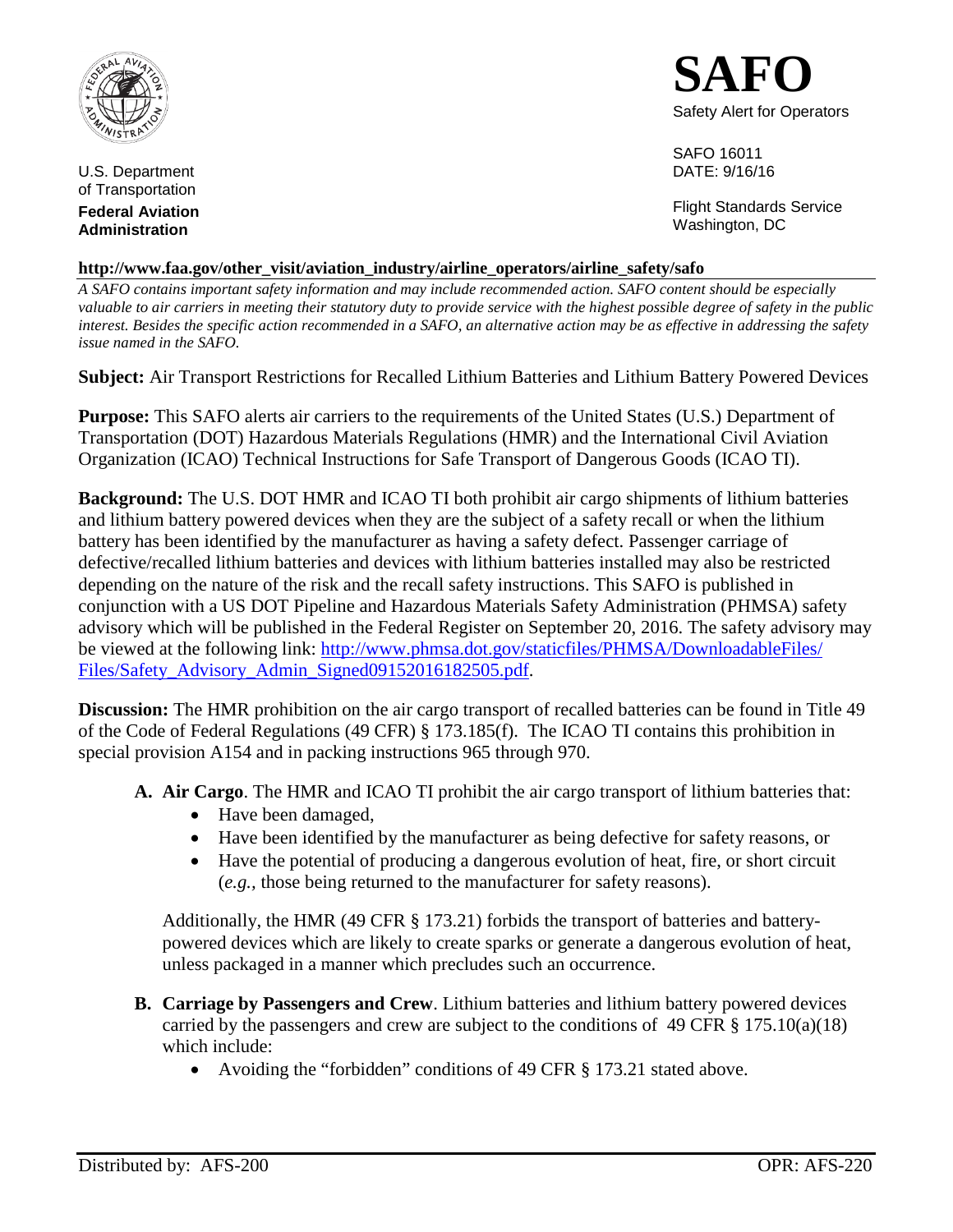• Each installed or spare lithium battery must be of a type proven to meet the requirements of each test in UN Manual of Tests and Criteria, part III, subsection 38.3.

If a battery or device cannot meet these conditions and the other requirements of 49 CFR § 175.10(a)(18) it may not be carried by passengers and crew. Additional information on passenger carriage of batteries and hazardous materials is available at: http://www.faa.gov/Go/PackSafe.

As detailed by PHMSA in its safety advisory, in some cases, where the hazard occurs during charging or using a device, it may be possible to safely carry the device if it is turned off, disconnected from power sources, kept in carry-on baggage or on the person, and protected against accidental activation (including disabling any features that turn on the device such as alarm clocks).

**C. Repaired and Replaced Devices.** Recalled lithium battery powered devices that have been repaired or have had battery components replaced as required by the recall notice are not subject to the restrictions on recalled lithium batteries. It should be noted that it is often difficult to distinguish products that are subject to a recall from those that are not. Many product recalls only affect certain batches of serial numbers of the same product model. Other recalled products carried by passengers or shipped as cargo may have already been repaired or had the defective lithium batteries replaced. Therefore, active screening methods at the point of acceptance or check-in may be difficult.

**Recommended Action:** Air operators are urged to consider the following recommendations:

- Operator personnel responsible for cargo processing should know and understand that damaged or safety-recalled lithium batteries—including those installed in equipment and devices—are forbidden on aircraft as air cargo.
- Operator personnel responsible for passenger processing and cabin safety should know and understand that damaged or recalled lithium batteries—including those installed in devices—may be restricted from carriage or use on the aircraft.
- All crewmembers and ground personnel handling passengers and baggage must understand that they shall report incidents where fire, violent rupture, explosion, or heat sufficient to be dangerous to packaging or personal safety has occurred. This includes charring, melting, or scorching of packaging, or other evidence that may indicate the involvement of a battery or battery-powered device (per 49 CFR §171.15/16).
- During ticket purchase and check-in processes, inform passengers that spare lithium batteries are prohibited from checked baggage (including checked baggage at the gate) and refer passengers to FAA's Pack Safe website for additional information (http://www.faa.gov/Go/Packsafe).
- Evaluate training and communication protocols in operations with respect to lithium batteries, personal and medical electronic devices, and mobility aids.
- Include information about damaged and recalled lithium batteries and devices in the operator's online guidance and other public notices regarding hazardous materials in cargo and baggage.